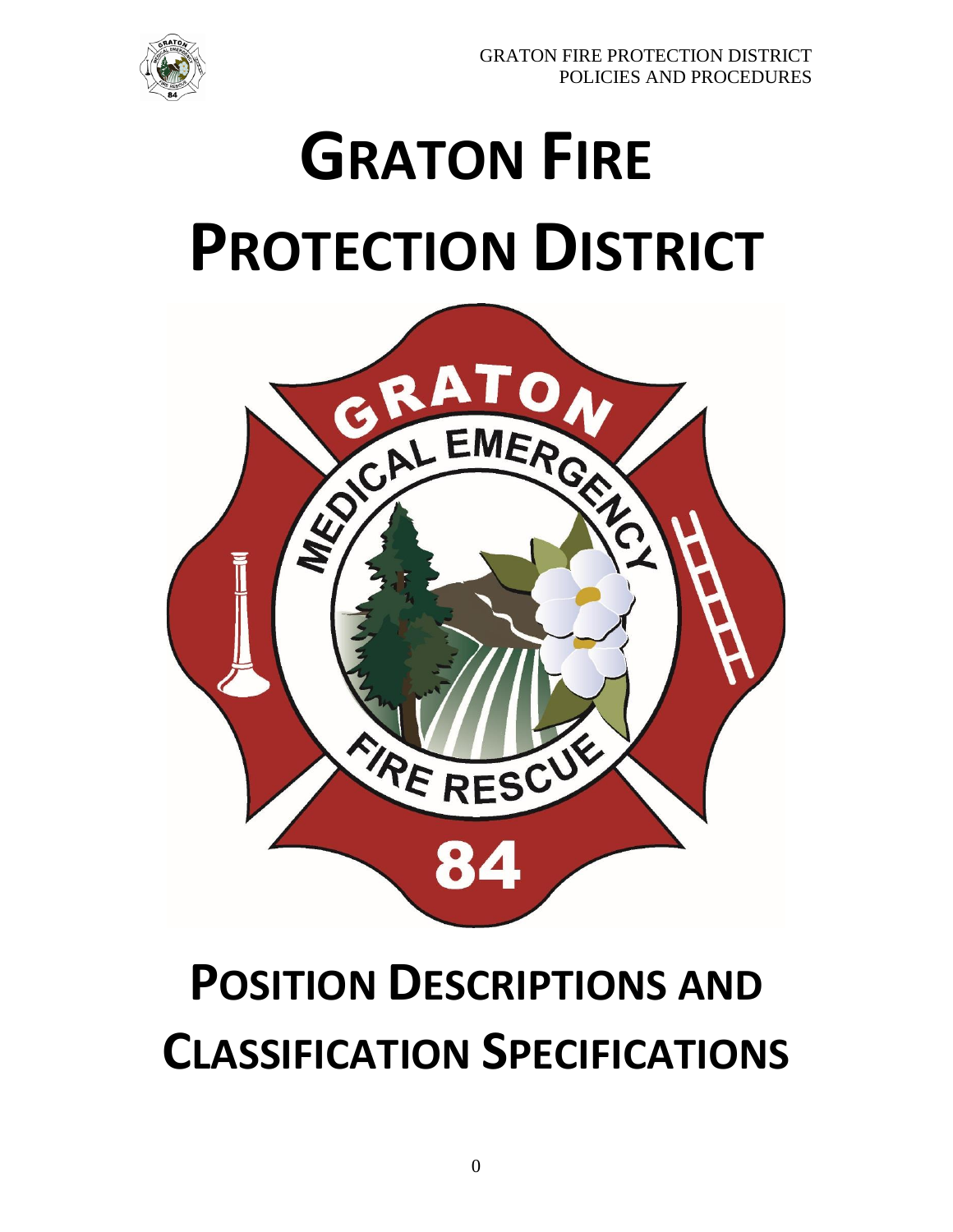

#### GRATON FIRE PROTECTION DISTRICT POLICIES AND PROCEDURES

ADOPTED: 2/27/94

#### LAST REVISION DATE: 8/6/13

### Contents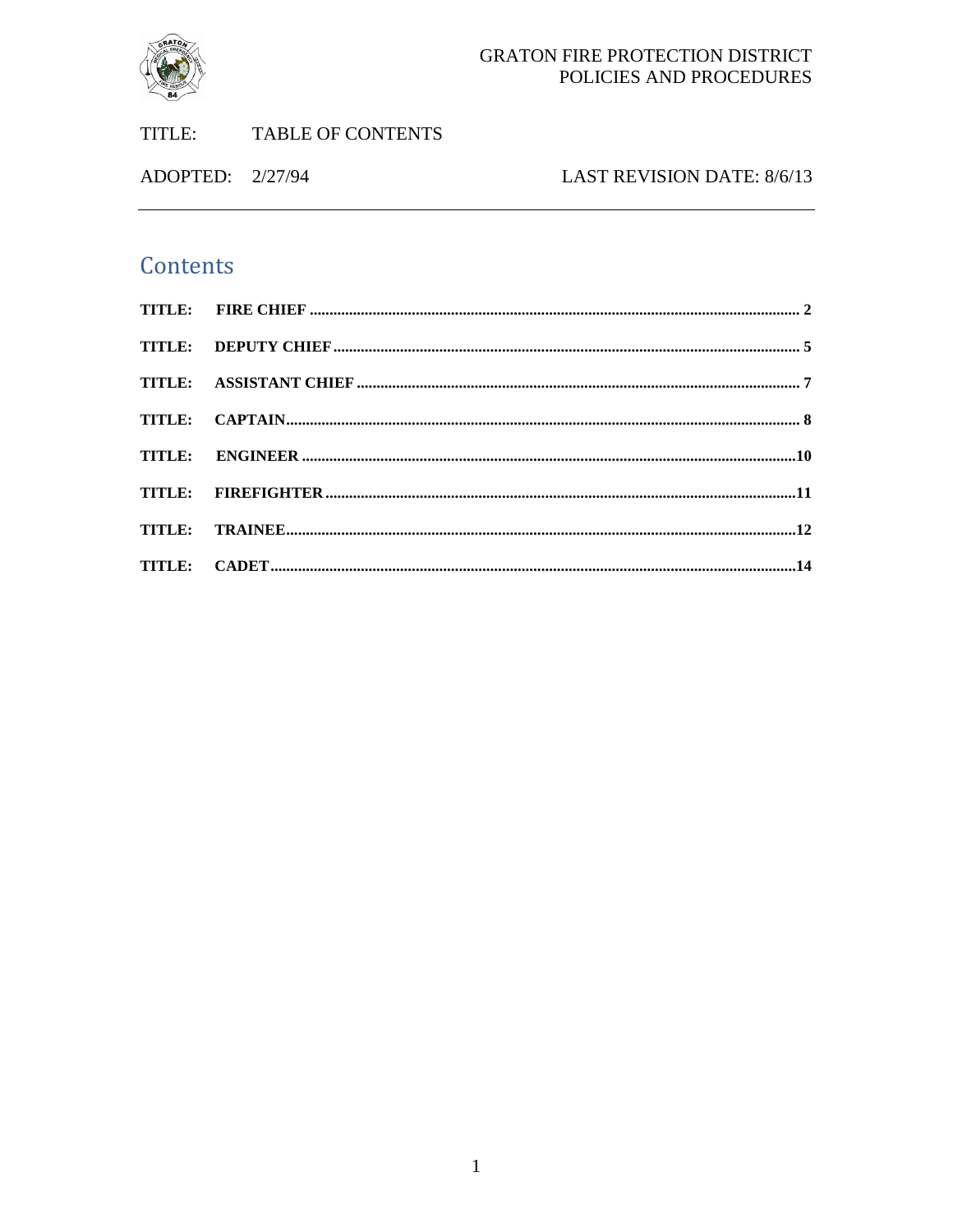

TITLE: FIRE CHIEF

ADOPTED: 9/13/93 LAST REVISION DATE: 8/06/13

#### FIRE CHIEF

- <span id="page-2-0"></span>1. The Fire Chief shall be appointed by the Board as an Officer and Member of the Department. The Fire Chief shall serve at the pleasure of the Board and may be discharged by the Board without cause. If terminated or demoted by the Board, the Fire Chief shall no longer be a Member of the Department, unless so authorized by the Board.
- 2. The Fire Chief shall be sufficiently qualified by training and experience in firefighting and emergency medical procedures and shall have the ability to command personnel and hold their respect and confidence. The Fire Chief shall possess at least a valid Class "C" Commercial for Firefighter personnel issued by the California State Department of Motor Vehicles.
- 3. The Fire Chief shall have such duties, powers and functions as are provided by these Policies and Procedures.
- 4. The Fire Chief shall be responsible to the Board of Directors for all administration and operational activities of the Department.
- 5. The Fire Chief shall insure proper management, training and discipline of the Members of the Fire Department.
- 6. The Fire Chief shall make written and verbal reports as may be required by the Board.
- 7. The Fire Chief shall maintain an adequate number of Members in the Department as approved by the Board.
- 8. The Fire Chief shall appoint Officers, Members, Trainees and Cadets for the proper functioning of the Department, subject to confirmation by the Board.
- 9. A newly appointed Fire Chief may appoint or reassign Officers for the proper function of the Department subject to confirmation by the Board.
- 10. If the Fire Chief retires, said retired Fire Chief must step away from the Department for one (1) calendar year. Then said retired Fire Chief may have the option of applying as a firefighter.
- 11. The Fire Chief shall make recommendations regarding real property, apparatus, and equipment to the Board. In this regard, the Fire Chief shall recommend to the Board or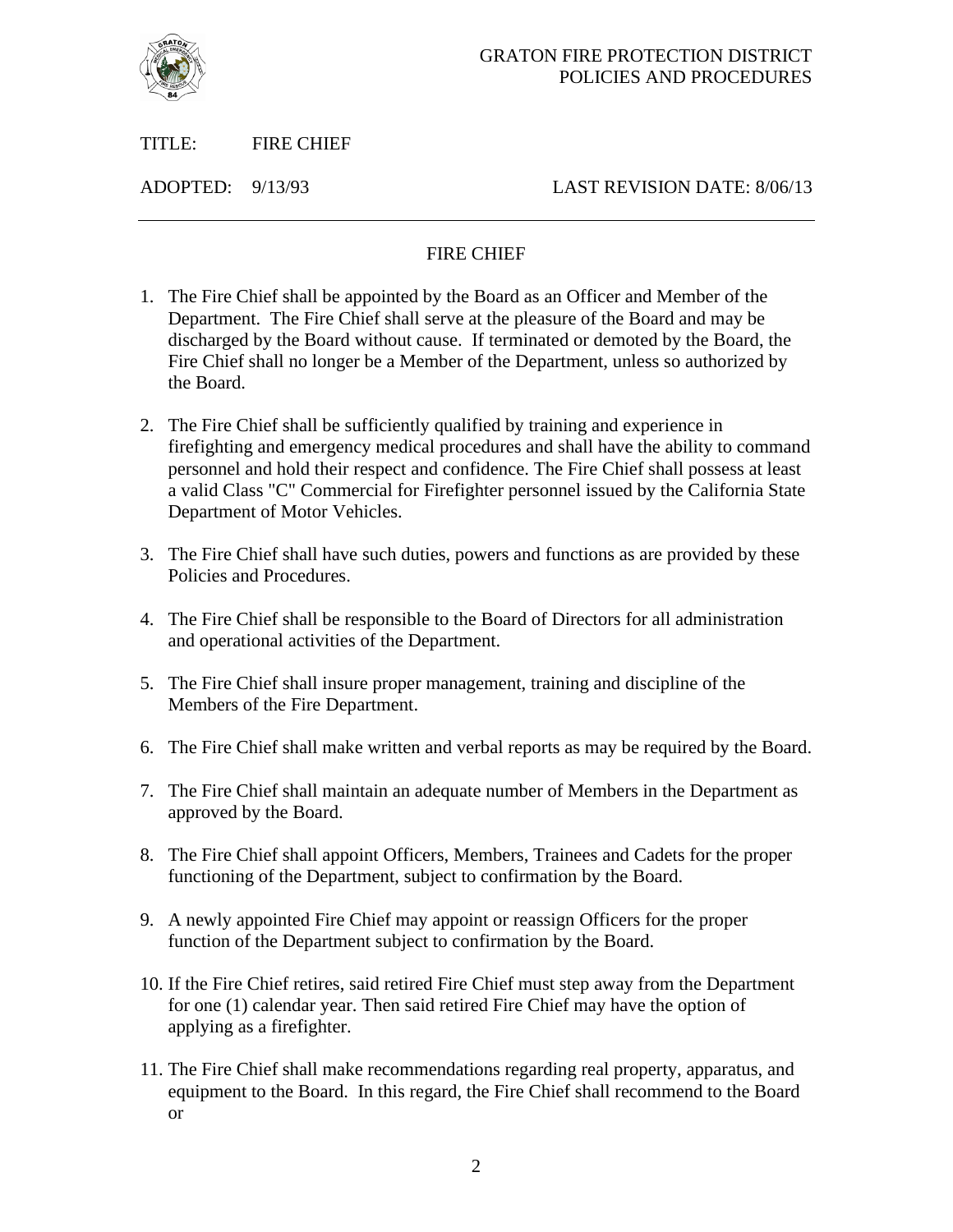

#### TITLE: FIRE CHIEF (continued)

#### ADOPTED: 9/13/93 LAST REVISION DATE: 8/06/13

of Directors the selection of any new station site; changes in the location or the existing station; construction of any new station, purchase of new apparatus, hose, equipment; and the disposal of surplus materials- equipment or property not necessary for use in the operation of the Department. Upon approval by the Board, the Fire Chief shall acquire the property, apparatus and/or equipment in such a manner as is designated by the Board.

- 12. The Fire Chief will be responsible for all personnel, records and general efficiency of the Department including but not limited to:
	- a. Incident Reports monthly and annually for each Member.
	- b. Dispatch Log.
	- c. Drill Reports monthly and annually for each Member.
	- d. Equipment Mileage and Repair.
	- e. Equipment Inventory.
	- f. Equipment assigned to all Members.
	- g. Purchase orders and competitive bidding reports. The originals shall be delivered to and maintained by the Board with copies on file in the Department.
	- h. Any other records necessary to properly report to the Board or any other lawful authority.
	- i. Records relating to the Safety Program and the Injury Prevention Program.
- 13. The Fire Chief will attend each regularly scheduled meeting of the Board and will submit a report to the Board either orally or in writing including, but not limited to, the following information:
	- a. Fire, Drill and Administrative Reports. The original Fire, Drill and Administrative Reports for the preceding month will be delivered by the Fire Chief to the Board at each regularly scheduled meeting.
	- b. Fire Prevention activities.
	- c. Inventory, maintenance, replacement, repair or loss of district equipment.
	- d. Additions and/or deletions in the membership of the Department.
	- e. Any other information required by the Board pertinent to the operation of the Department.
- 14. The Fire Chief may discipline, discharge or reassign any Member of the Department for cause in accordance with these Policies and Procedures. Any such action shall be documented in writing.
- 15. The Fire Chief shall determine the apparatus, equipment, and personnel to respond to any request for automatic or mutual aid.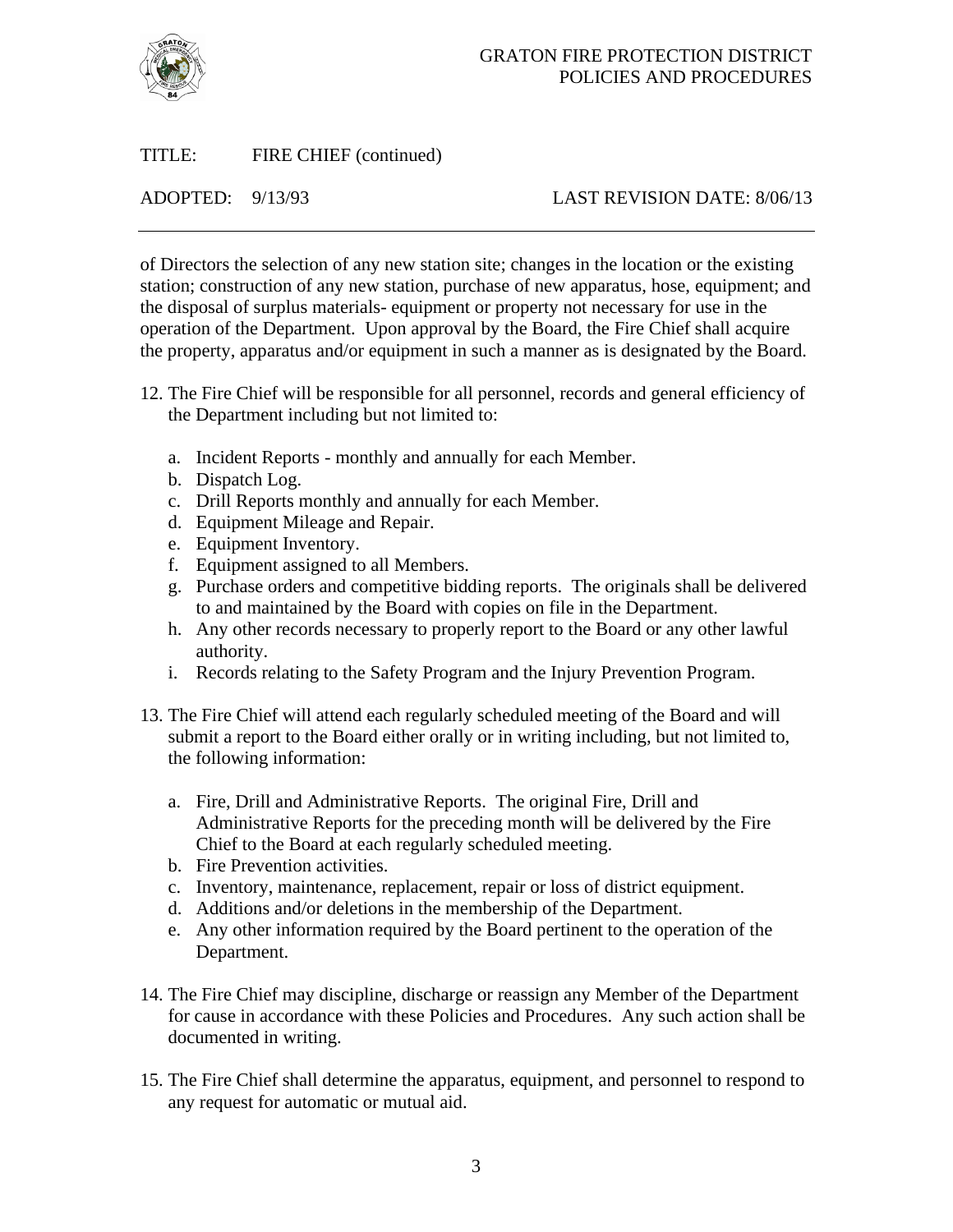

#### TITLE: FIRE CHIEF (continued)

#### ADOPTED:  $9/13/93$  LAST REVISION DATE: 8/06/13

16. The Fire Chief or, in the Fire Chief's absence, the highest-ranking Officer shall determine the department's participation in any request for mutual aid, be it in Sonoma County, out of Sonoma County, or out of the State, in accordance with the guidelines of the Board.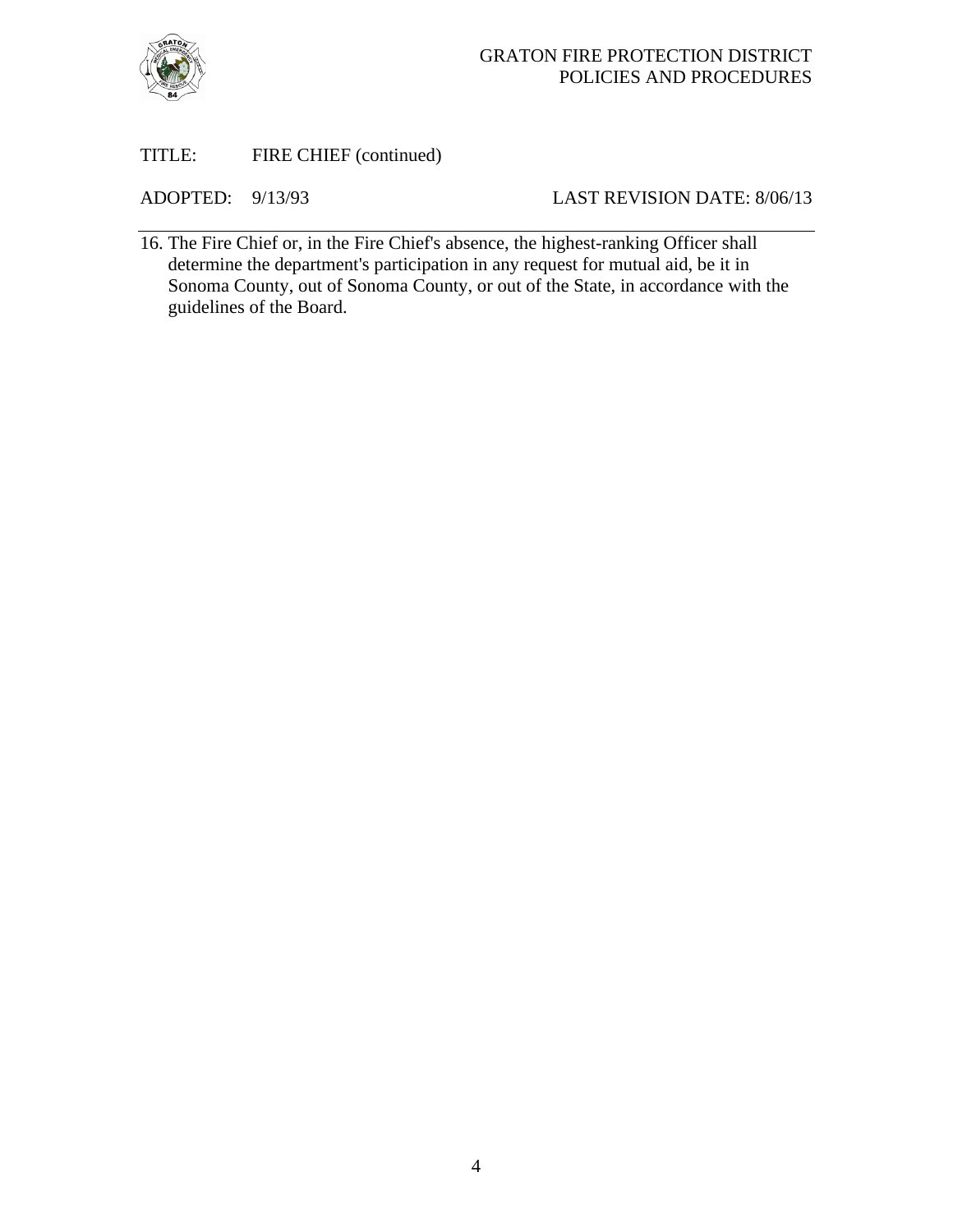

#### <span id="page-5-0"></span>TITLE: DEPUTY CHIEF

ADOPTED: 9/13/93 LAST REVISION DATE: 8/06/13

#### DEPUTY CHIEF

- 1. The Deputy Chief shall be appointed by the Fire Chief as an Officer with the approval of the Board. The Deputy Chief shall serve at the pleasure of the Fire Chief and may be discharged only by the Fire Chief. If terminated or demoted, the Deputy Chief may seek a hearing from the Board in accordance with these Policies and Procedures.
- 2. The Deputy Chief shall report to the Fire Chief.
- 3. The Deputy Chief, in the absence of the Fire Chief, as second in command, shall assume the command, duties, and responsibilities of the Fire Chief except that the Deputy Chief does not have the power to appoint or discharge members.
- 4. The Deputy Chief shall be responsible for all activities, and operations, administrative functions and other such duties of the Department as deemed appropriate by the Fire Chief.
- 5. The Deputy Chief shall provide general assistance to the Department assuming a broad range of responsibilities and performing a variety of functions with emphasis on assuring efficient operation of the business of the Department. The Deputy Chief shall possess at least a valid Class "C" Commercial for Firefighter personnel issued by the California State Department of Motor vehicles.
- 6. The Deputy Chief shall be accountable to the Fire Chief and shall make written and verbal reports as may be required.
- 7. The Deputy Chief shall attend all regularly scheduled Board meetings and other functions incidental to the administration of the Department as deemed appropriate by the Fire Chief.
- 8. The Deputy Chief shall keep the following records deemed appropriate by the Fire Chief:
	- a. Incident Reports monthly and annually for each Member.
	- b. Dispatch Log.
	- c. Drill Reports monthly and annually for each Member.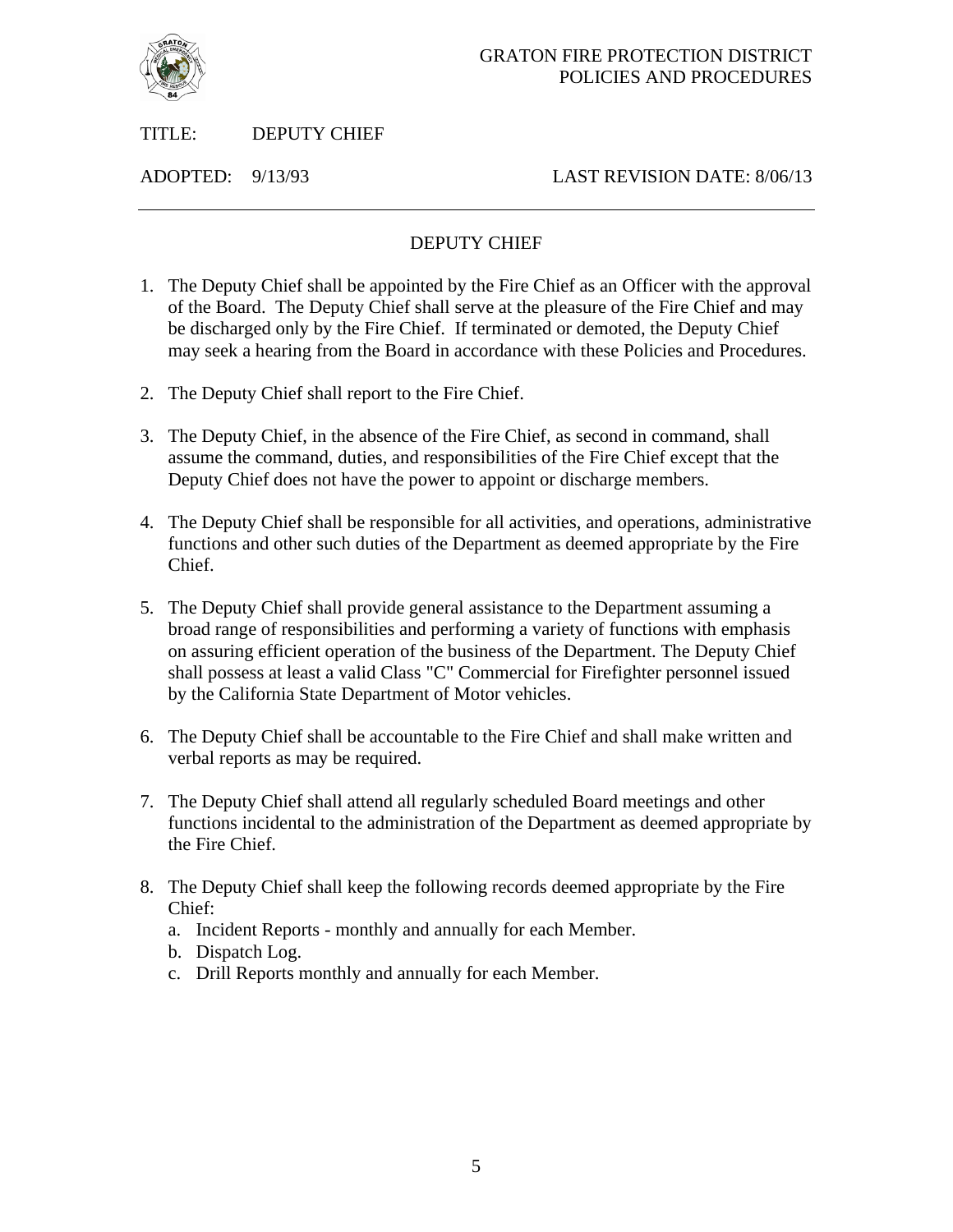

TITLE: DEPUTY CHIEF (continued)

#### ADOPTED: 9/13/93 LAST REVISION DATE: 8/06/13

- d. Equipment Mileage and Repair.
- e. Equipment Inventory.
- f. Equipment assigned to all Members.
- g. Purchase orders and competitive bidding reports. The originals shall be delivered to and maintained by the Board with copies on file in the Department.
- h. Any other records authorized by the Fire Chief necessary to properly report to the board or any other lawful authority.
- i. Records relating to the safety Program and the Injury Prevention Program.
- 9. The Deputy Chief shall assist the Fire Chief in the preparation and presentation of topics placed on the Board meeting agenda.
- 10. The Department may have one (1) Deputy Chief.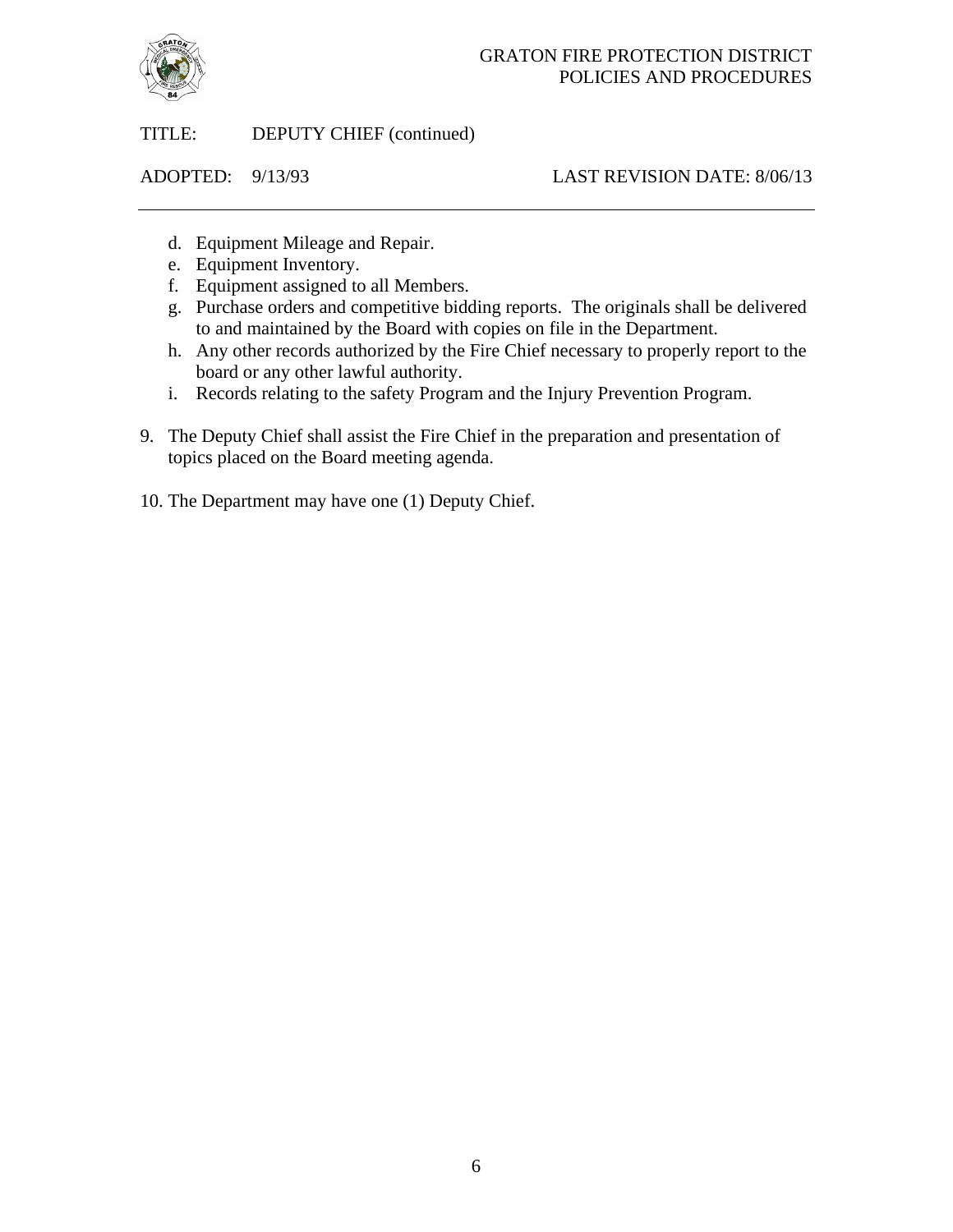

<span id="page-7-0"></span>TITLE: ASSISTANT CHIEF

ADOPTED: 9/13/93 LAST REVISION DATE: 8/06/13

#### ASSISTANT CHIEF

- 1. The Assistant Chief(s) shall be appointed by the Fire Chief as Officer(s) of the Department with the approval of the Board. The Assistant Chief(s) shall serve at the pleasure of and report to the Fire Chief. The Assistant Chief(s) may be terminated or demoted only by the Fire Chief. If discharged, an Assistant Chief may seek a hearing from the Board in accordance with these Policies and Procedures.
- 2. The Assistant Chief(s) shall be sufficiently qualified by training and experience in firefighting and medical procedures, and shall have the ability to command personnel and hold their respect and confidence. The Assistant Chief(s) shall possess at least a valid Class "C" Commercial for Firefighter personnel issued by the State California Department of Motor Vehicles. The Assistant Chief(s) are expected to be capable of performing the duties and responsibilities of the Fire Chief.
- 3. The Assistant Chief(s) shall have such duties, powers and functions as are provided by these Policies and Procedures of the District.
- 4. The Assistant Chief(s) shall be responsible for activities and operations of the Department as deemed appropriate by the Fire Chief.
- 5. The Assistant Chief(s) shall insure proper management, training and discipline of Members as deemed appropriate by the Fire Chief.
- 6. The Assistant Chief(s) may discipline any Member of lower rank of the Department for cause in accordance with these Policies and Procedures.
- 7. The Department shall have no more than two (2) Assistant Chiefs.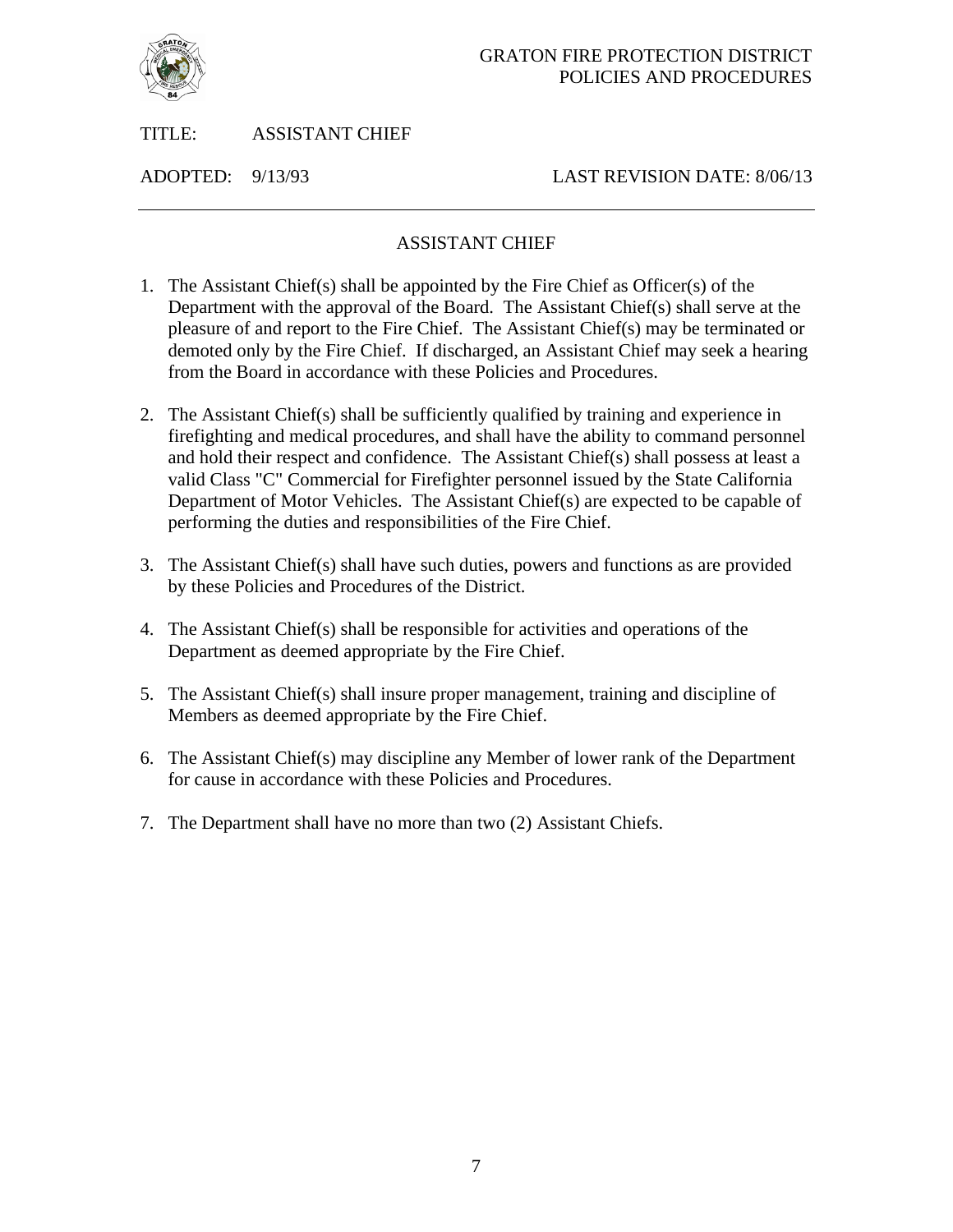

<span id="page-8-0"></span>TITLE: CAPTAIN

ADOPTED: 2/27/94 LAST REVISION DATE: 5/16/22

#### CAPTAIN

- 1. Captains shall be appointed by the Fire Chief as Officers of the Department with the approval of the Board. Captains shall serve at the pleasure of the Fire Chief. Captains may be discharged only by the Fire Chief. If terminated or demoted, Captains may seek a hearing from the Board in accordance with these Policies and Procedures.
- 2. Captains shall be sufficiently qualified by training and experience in firefighting and medical procedures, and shall have the ability to command personnel and hold their respect and confidence. Captains must pass appropriate tests. Captains shall possess at least a valid Class "C" Commercial for Firefighter personnel issued by the State California Department of Motor Vehicles. In short, Captains are expected to be capable of performing many of the same duties and responsibilities as outlined for the Fire Chief.
- 3. Whenever their superior Officers are absent and the Captains are confronted with problems or situations that require decisive action, they shall assume the initiative and prescribe the course of action. If the Captains should encounter circumstances not governed by the rules, regulations, orders or policies of the Department, they shall act according to the best interest of public safety and the Department.
- 4. Captains shall have such duties, powers and functions as are provided by these Policies and Procedures of the District.
- 5. Captains shall promptly execute all orders of superior Officers. If there is any obstacle, which prevents their executing such orders, they shall report this fact as soon as possible to the Officer who issued the order.
- 6. Captains shall be responsible for all activities and operations of the Department as deemed appropriate by the Fire Chief.
- 7. Captains shall insure proper management, training and discipline of Members as deemed appropriate by the Fire Chief.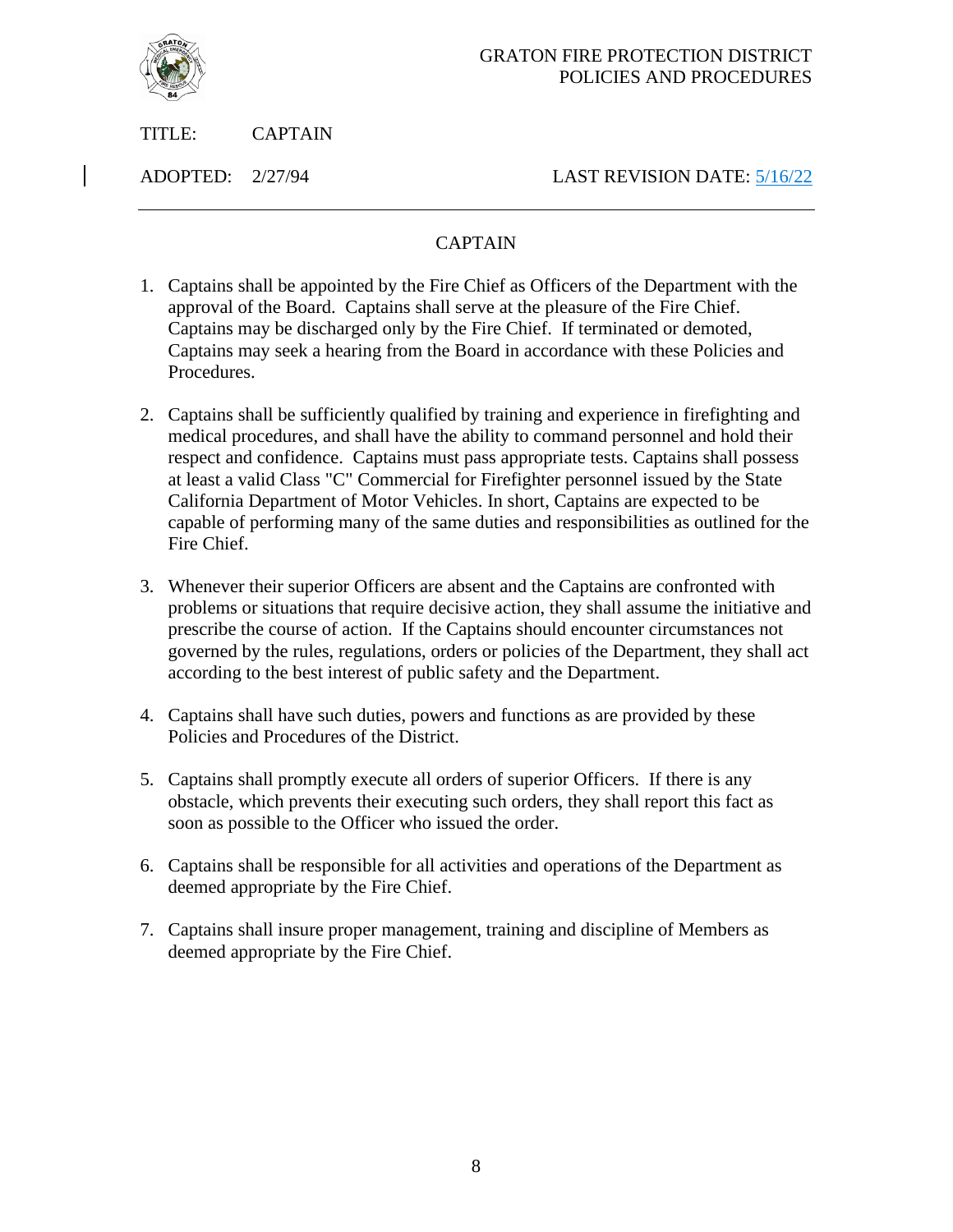

 $\overline{\phantom{a}}$ 

#### GRATON FIRE PROTECTION DISTRICT POLICIES AND PROCEDURES

TITLE: CAPTAIN (continued)

ADOPTED: 2/27/94 LATEST REVISION DATE: 5/16/22

- 8. Captains shall be accountable to the Fire Chief and shall make written and verbal reports as may be required.
- 9. Captains may be required to perform certain additional tasks for the Department as deemed appropriate by the Fire Chief.
- 10. The Department may have up to four (4) volunteer and three (3) full-time Captain positions.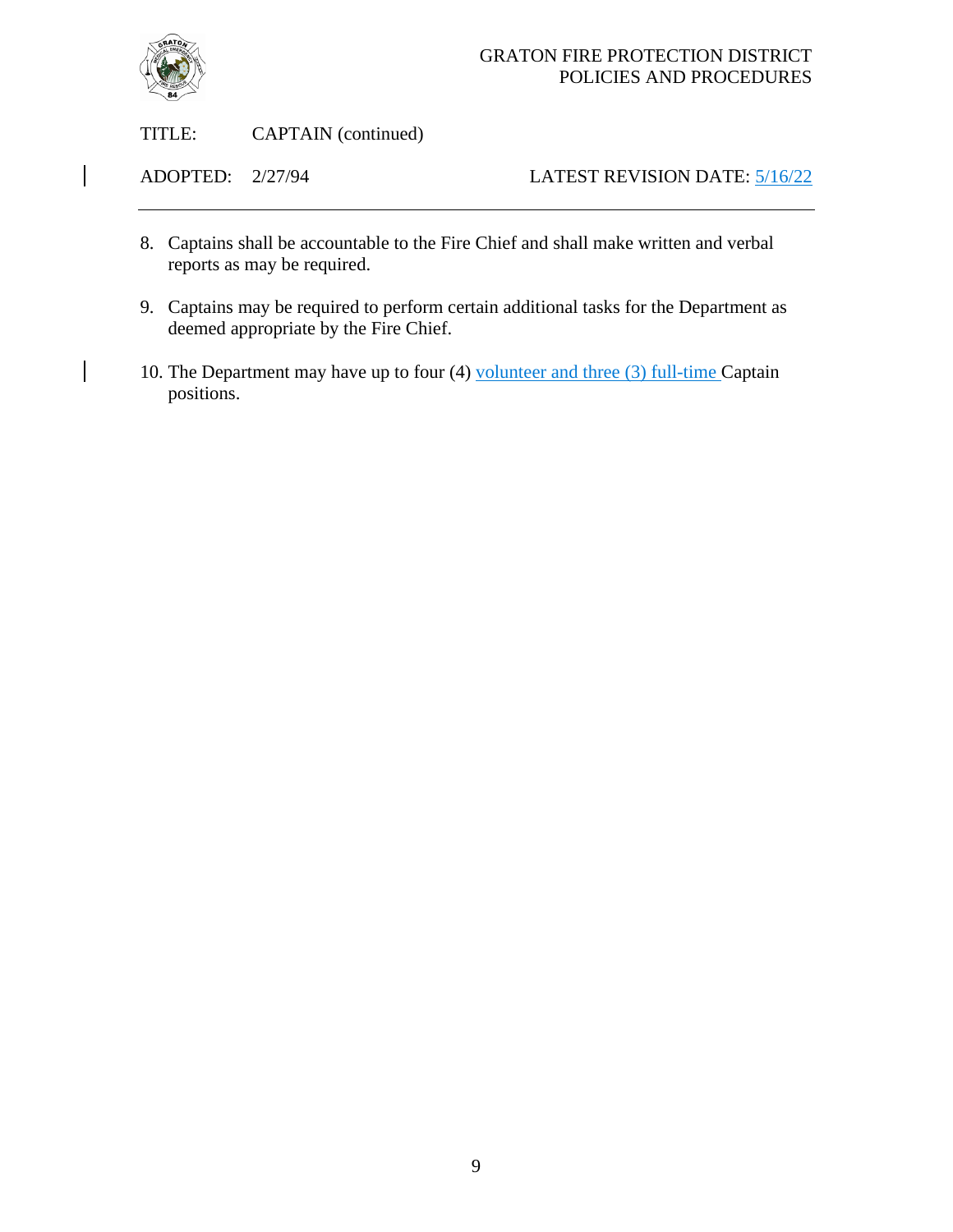

TITLE: ENGINEER

ADOPTED: 2/27/94 LAST REVISION DATE: 5/16/22

#### ENGINEER

- <span id="page-10-0"></span>1. Engineers shall be appointed by the Fire Chief with the approval of the Board. Engineers shall serve at the pleasure of the Fire Chief. Engineers may be terminated or demoted only by the Fire Chief. If terminated, Engineers may seek a hearing from the Board in accordance with these policies and procedures.
- 2. Engineers shall be sufficiently qualified by training and experience in vehicle handling and firefighting procedures. Engineers must pass appropriate tests. They shall possess at least a valid Class "C" Commercial for Firefighter personnel issued by the State California Department of Motor Vehicles.
- 3. When responding to alarms, they shall be governed by the sections of the State California Motor Vehicle Code applicable to emergency vehicles and such supplementary orders and instructions as may be issued by the Fire Chief.
- 4. When returning from alarms, and under all other ordinary driving conditions, they must comply with all state laws and ordinances regulating the operation of motor vehicles.
- 5. Engineers shall have such duties, powers and functions as are provided by these Policies and Procedures of the District.
- 6. Engineers shall be responsible for activities and operations of the Department as deemed appropriate by the Fire Chief.
- 7. Engineers are not considered Officers of the Department but may be required to take command of an incident or drill when the Fire Chief, Deputy Chief, Assistant Chief(s), or Captains are not present.
- 8. Engineers shall be accountable to the Fire Chief and shall make written and verbal reports as may be required.
- 9. Engineers shall be accountable for the readiness of their assigned apparatus.
- 10. Engineers may be required to perform certain additional tasks for the Department as deemed appropriate by the Fire Chief.
- 11. There may be up to three (3) Full-Time Engineers.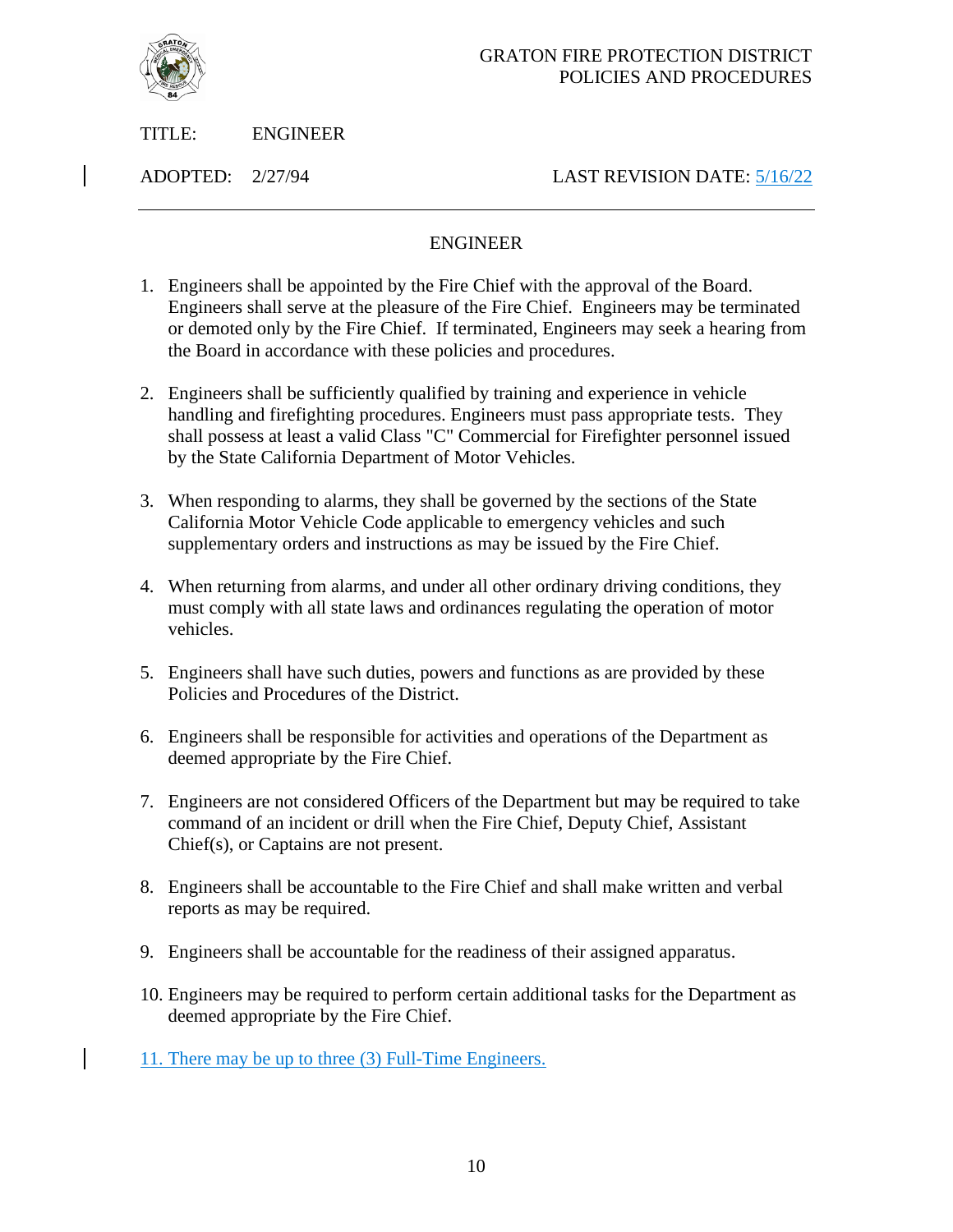

<span id="page-11-0"></span>TITLE: FIREFIGHTER

ADOPTED: 2/27/94 LAST REVISION DATE: 8/06/13

#### FIREFIGHTER

- 1. Firefighters shall be appointed by the Fire Chief with the approval of the Board. Firefighters shall serve at the pleasure of the Fire Chief. Firefighters may be terminated or demoted only by the Fire Chief. If terminated, Firefighters may seek a hearing from the Board in accordance with these Policies and Procedures.
- 2. Firefighters shall be sufficiently qualified by training and experience in firefighting procedures. Individuals wanting to become Firefighters must pass appropriate tests as determined by the Fire Chief prior to becoming a Firefighter.
- 3. Firefighters shall have such duties, powers and functions as are provided by these Policies and Procedures of the District.
- 4. Firefighters shall be responsible for activities and operations of the Department as deemed appropriate by the Fire Chief.
- 5. Firefighters are not considered Officers of the Department but may be required to take command of an incident or drill when the Fire Chief, Deputy Chief, Assistant Chief(s), Captain(s), or Engineer(s) are not present.
- 6. Firefighters shall be accountable to the Fire Chief and shall make written and verbal reports as may be required.
- 7. Firefighters may be required to perform certain additional tasks incidental to the operation of the Department as deemed appropriate by the Fire Chief.
- 8. Upon approval from the Board of Directors after successfully completing training or joining the Department from other fire agency, all Firefighters are on a probationary status for 12 months during which time the Fire Chief can terminate the Firefighter without cause.
- 9. During the first six (6) months of the probation period, Firefighters on probation are restricted from attending any out-of-district calls without prior approval from the Fire Chief.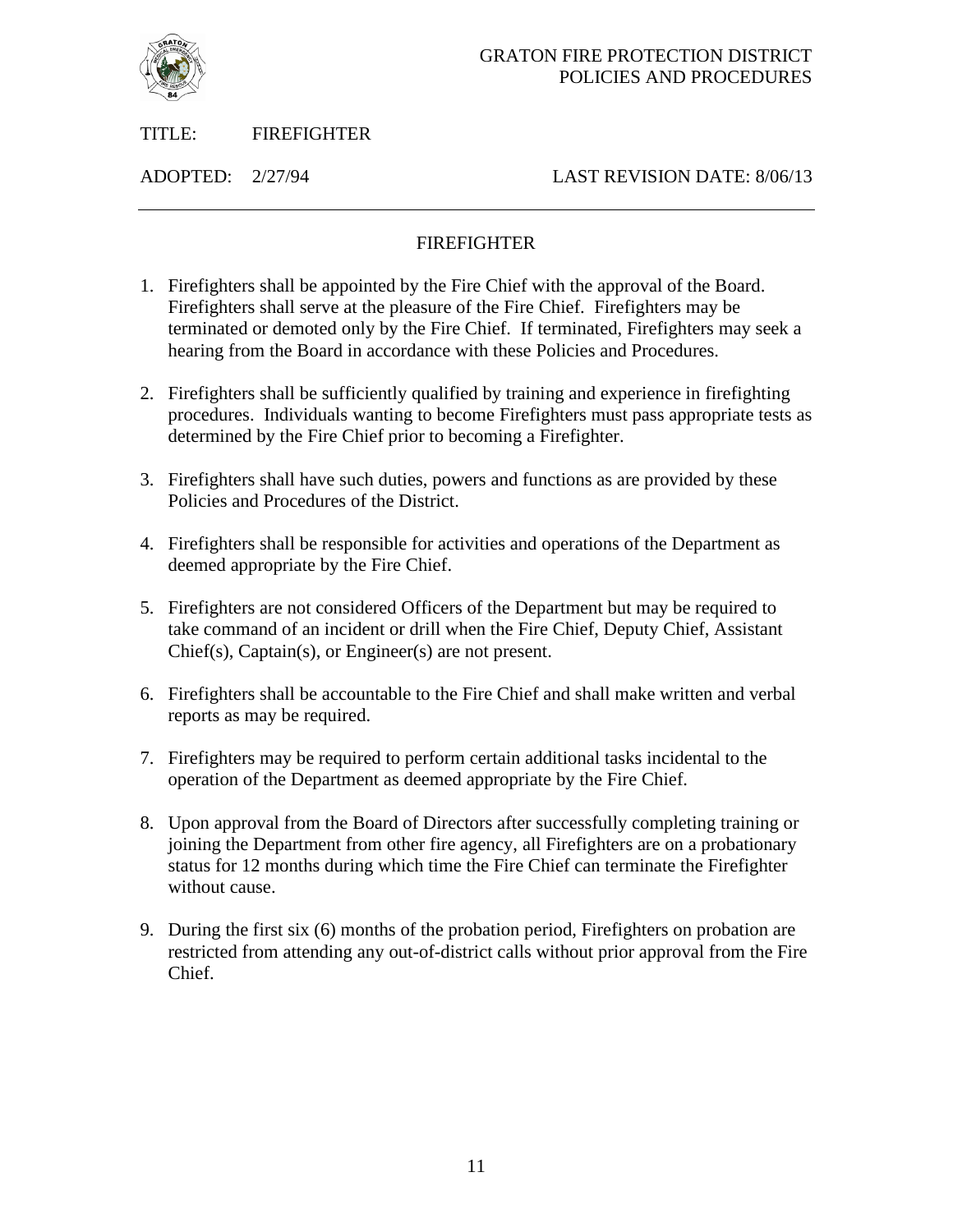

<span id="page-12-0"></span>TITLE: TRAINEE

ADOPTED: 2/27/94 LAST REVISION DATE: 8/06/13

#### **TRAINEE**

- 1. A Trainee shall be appointed by the Fire Chief after completing the appropriate paperwork as determined by the Fire Chief. A Trainee shall serve at the pleasure of the Fire Chief. A Trainee may be discharged only by the Fire Chief.
- 2. Trainee must provide a current copy of a valid California driver's license, DMV printout, and vehicle insurance.
- 3. All Trainees shall pass the appropriate background checks and medical clearances, which include a fingerprinting and a physical.
- 4. A Trainee must be at least 18 years old. A Trainee seeking to become a Firefighter must participate in Trainee drills and pass appropriate tests as determined by the Fire Chief. The Trainee may attend regular drills as well.
- 5. A Trainee will become a Member after successfully completing the Departments training academy and the Fire Chief makes a recommendation to the Board for approval on becoming a Member. If during this period the Fire Chief determines that unsatisfactory progress is being made by a Trainee, the Trainee may be dismissed without recourse. The grievance procedures of these Policies and Procedures are not available to a Trainee. A dismissal action by the Fire Chief or a Trainee shall not be reviewable by the Board.
- 6. A Trainee shall have such duties and functions as are provided by these Policies and Procedures of the District.
- 7. A Trainee shall be accountable to the Fire Chief and shall make written and verbal reports as may be required.
- 8. A Trainee may not respond to fire, medical or other types of incidents until both the Fire Chief and Training Officer agree the Trainee has sufficient training. The Trainee may not drive any District vehicle during the course of an incident.
- 9. When on the scene of an incident, a Trainee can only perform those functions deemed appropriate by the Incident Commander or highest-ranking Officer. A Trainee is not to enter burning buildings or otherwise be placed in compromising positions with regard to their safety or the safety of other Department personnel.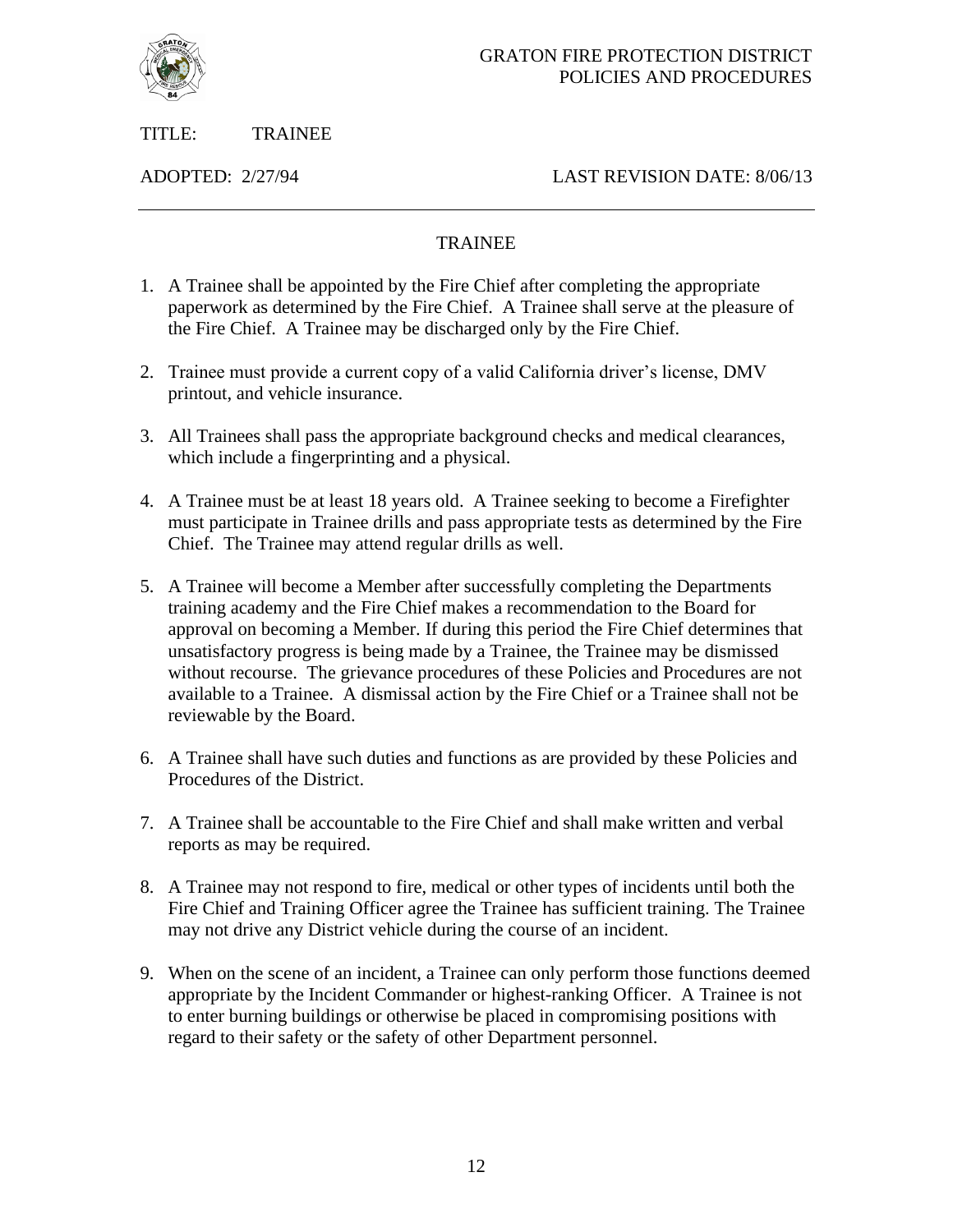

#### GRATON FIRE PROTECTION DISTRICT POLICIES AND PROCEDURES

TITLE: TRAINEE (continued)

ADOPTED: 2/27/94 LAST REVISION DATE: 8/06/13

- 10. A Trainee will receive a reimbursement check as outlined in these Policies and Procedures.
- 11. A Trainee will be given the opportunity to receive Hepatitis B inoculations at no cost to the Cadet.
- 12. A Trainee will be covered by workers compensation insurance and coverage under the District's liability insurance.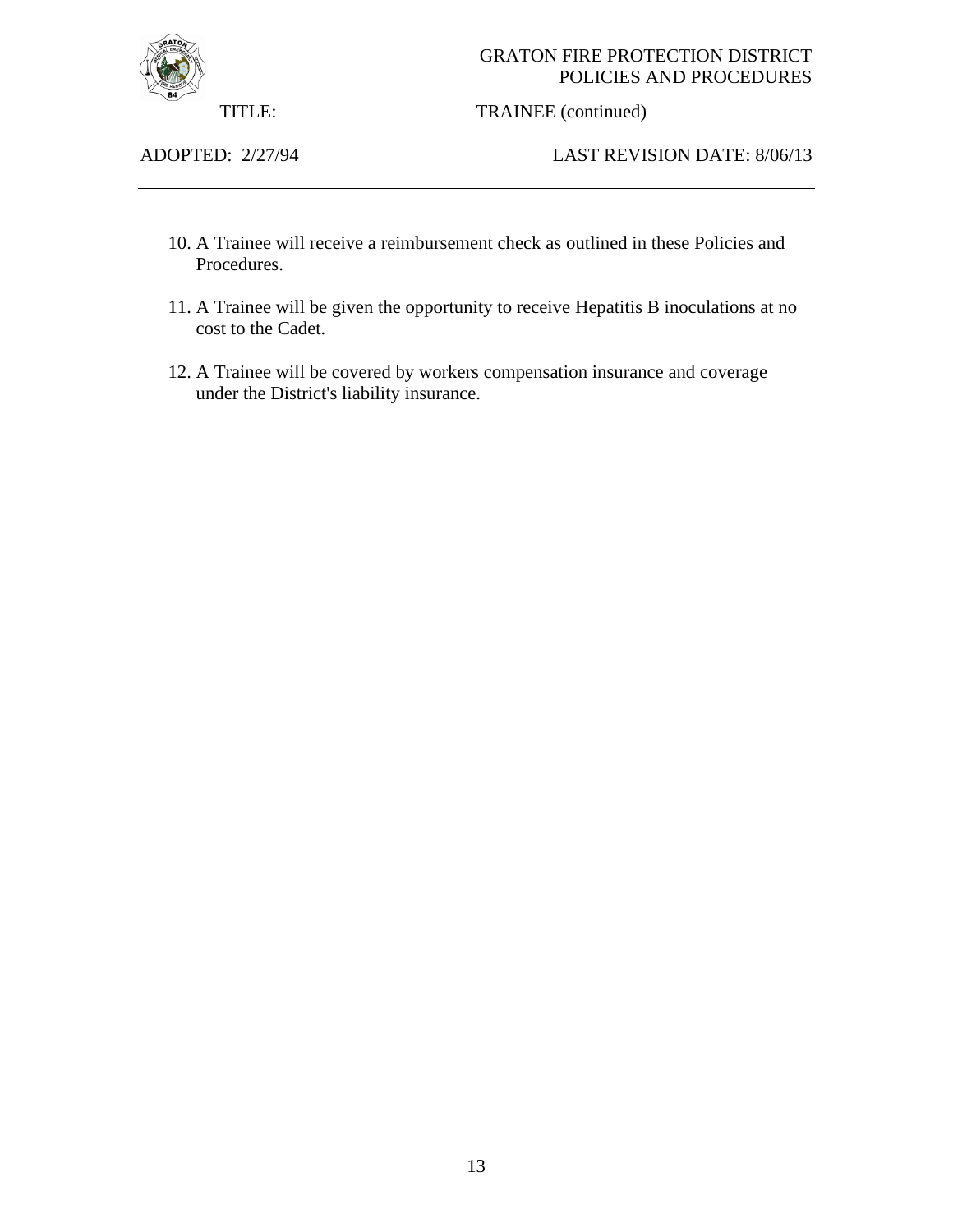

<span id="page-14-0"></span>TITLE: CADET

ADOPTED: 7/11/00 LAST REVISION 1/12/21

#### CADET

- 1. A Cadet shall be appointed by the Fire Chief after submitting a written application Cadet must provide a current copy of a valid California driver's license or identification card and DMV printout if applicable, and vehicle insurance if applicable. A Cadet shall serve at the pleasure of the Fire Chief and may only be discharged by the Fire Chief.
- 2. A Cadet must be between the ages of 16 and 18 years of age.
- 3. A Cadet will submit a parental signed consent and waiver of liability agreement provided by the Department.
- 4. A Cadet will be a Member of the Department and will be identified on a "Cadet" and will not be counted when determining the maximum allowed number of firefighters.
- 5. A Cadet will participate in a firefighter training program, and additionally, may attend regularly scheduled drills. A Cadet must take and pass appropriate tests as determined by the Fire Chief.
- 6. If during the firefighter training period, the Fire Chief determines that unsatisfactory progress is being made by a Cadet, the Cadet may be dismissed without recourse. The grievance procedures of these policies and procedures are not available to a Cadet. A dismissal action by the Fire Chief of a Cadet shall not be reviewable by the Board.
- 7. A Cadet will be issued full personal protective equipment and store it at the Department at all times.
- 8. A Cadet will not operate power tools at any time unless supervised by a qualified adult member of the Fire Department.
- 9. A Cadet will maintain a scholastic average of 2.0 or better while attending high school. A Cadet falling below this average will be placed on a "one-time" only probation for a period of one (1) high school quarter. Any subsequent failure to meet the 2.0 average guideline will result in discharge.